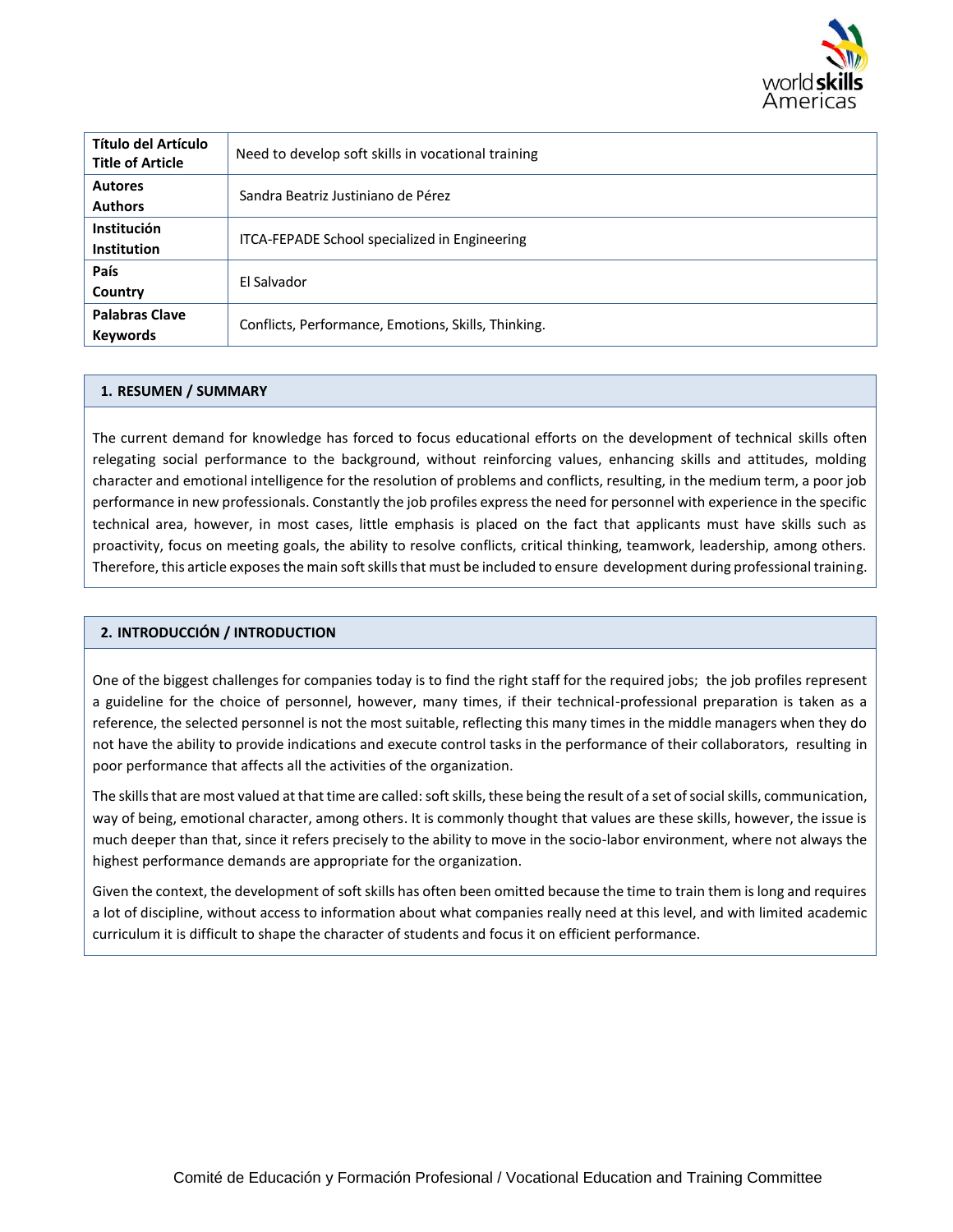

# **3. DESARROLLO/ DEVELOPMENT**

Professional training usually focuses solely on the development of technical knowledge, theoretical foundations and practical skills represent the whole of the curricula, although it is true, subjects or modules called ethics, psychology, philosophy, among others, are included, but these are not enough to form social skills, including critical thinking and selfmastery, since these modules seek to know the etymological origin of the concepts and provide general criteria regarding a moral behavior, not representing at any time a behavior guide or a method to develop these skills.

Social skills have different nuance; however, the most important approach is currently referred to as soft skills, those that are significant in the workplace. From multiple sources you can get concepts related to work behavior, but many times the emotional factor of each employee in an organization is left aside.

The main soft skills are:

- 1. **Communication:** knowing how to express ideas and receive that of colleagues, this being fundamental for the execution of tasks.
- 2. **Time management:** Task planning and time organization helps the team meet its goals.
- 3. **Negotiation:** ability to reach agreements between two or more parties, considering mutual benefits.
- 4. **Results orientation:** direct efforts to the fulfillment of organizational goals and objectives, allowing decision making in a fluid way.
- 5. **Conflict management:** seeks the solution to situations that can be stressful and affect the fulfillment of organizational goals, influencing aspects such as cultural, technological, personal and even emotional.
- 6. **Stress management:** skill that is fundamental for conflict resolution, trying to maintain the physical and mental health of all employees in a team.
- 7. **Flexibility:** ability to adapt to cultural and technological changes in an organization.
- 8. **Empathy:** understand the weaknesses and strengths of the members of the work team, personal aspects such as their sources of inspiration, desires, concerns, needs and commitments.
- 9. **Teamwork:** ability to coordinate tasks in a set, respect opinions and seek the fulfillment of goals and objectives, without violating the needs of employees.
- 10. **Critical thinking:** ability to perceive and discern about problems related to a way of acting, identify the implications, causes, consequences, and options as routes of action.
- 11. **Control of emotions:** self-control, self-control and healthy management of stressful situations, and knowing how to expose the needs for the efficient execution of their tasks.

There are many more skills that must be developed, most of them are gradually focused on the emotional factor.

One of the difficulties for the development of soft skills is that it is feared to enter the field of emotions, people avoid admitting a judgment about something that affects them, showing any sign of weakness, pain or sadness, an excessive joy or anxiety about a subject that provokes such reactions, almost completely eliminating the human factor. On the other hand, in academic training, the curricula, as mentioned above, include theoretical preparation in areas of psychology, ethics, philosophy, training in values and more, but the human factor is relegated, behavioral guidelines are provided, forcing to accept something as good or bad, or as appropriate or inappropriate.

Emotions are a fundamental part of decision making, the way to react to a certain situation will be influenced by various factors, family training, cultural aspects, interests and emotions of their own, therefore, you cannot frame a person in a work profile.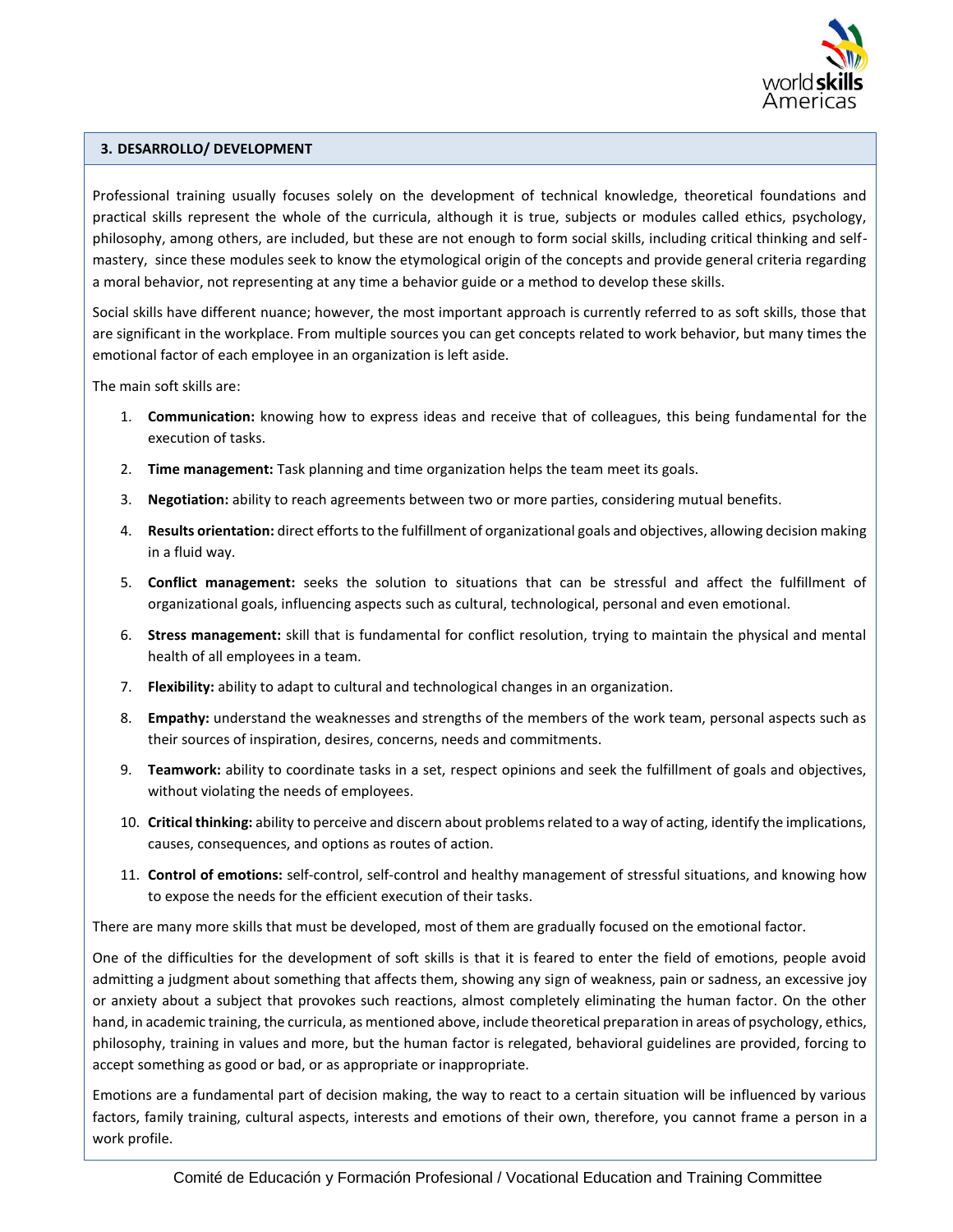

To effectively develop soft skills, new educational strategies must be taken, such as the inclusion of methodologies that make students participants in decision-making within the classroom, provide solutions to the problems that are presented to them without fear of making mistakes, guide them to find a leader in the team, learn to delegate activities, and to enable them to express their concerns within the framework of good customs.

In many companies, the professional development of their workers is limited, by not providing the training pathways, or exceeding corporate requirements by minimizing the needs of their employees; without considering the human (emotional) factor, no space is given to the soft skills that are fundamental for the achievement of goals.

For an employee to perform and identify with organizational objectives, he must feel comfortable in making decisions, in the expression of his criteria, in exposing his needs and, therefore, the organization empathizes with them; in this way the fulfillment of goals will be enhanced since the work teams will execute activities oriented to the same purpose, collaboration will be achieved and delegating tasks will allow a healthy leadership of middle managers.

### **4. CONCLUSIONES / CONCLUSIONS**

- 1. Soft skills are closely linked to the emotional factor, each individual in a society will react differently to the same situation, since it will be influenced by a set of factors.
- 2. Academic preparation is not enough for the fulfillment of organizational goals, a person with academic excellence may not know how to express themselves properly, thus hindering communication in work teams.
- 3. Finding the right staff for a job profile is not only linked to their academic level, but also to their experience in the field, where recommendations are requested, it is usual that in these expressions are received such as: "is responsible, is prop, is respectful, keeps calm in situations of stress, etc.", reflecting this that the most relevant performance is social through soft skills.

### RECOMMENDATIONS.

- 1. In each study plan, for each subject, activities should be considered that allow freedom of thought in the academic context to each of the students, and empower them to express and make decisions without fear of making mistakes.
- 2. Develop academic activities that allow the assignment of roles in profiles such as leaders, communicators, operatives and documenters, for example.
- 3. Not penalizing an inappropriate emotional response to a certain scenario, without knowing the origin of this, selfknowledge should be deepened to obtain the greatest benefit and guide a good communication of their own concerns before others.
- 4. Debate and dialogue should be stimulated to build solutions to a problem, through collaborative reflection, addressing and respecting different points of view.
- 5. Provide conflict resolution techniques and cases of real companies in situations that generate a technical debate on a specific topic, even having an impact on the moral field; preferably this should be included in each material of the academic plan, as formative and non-summative activities.